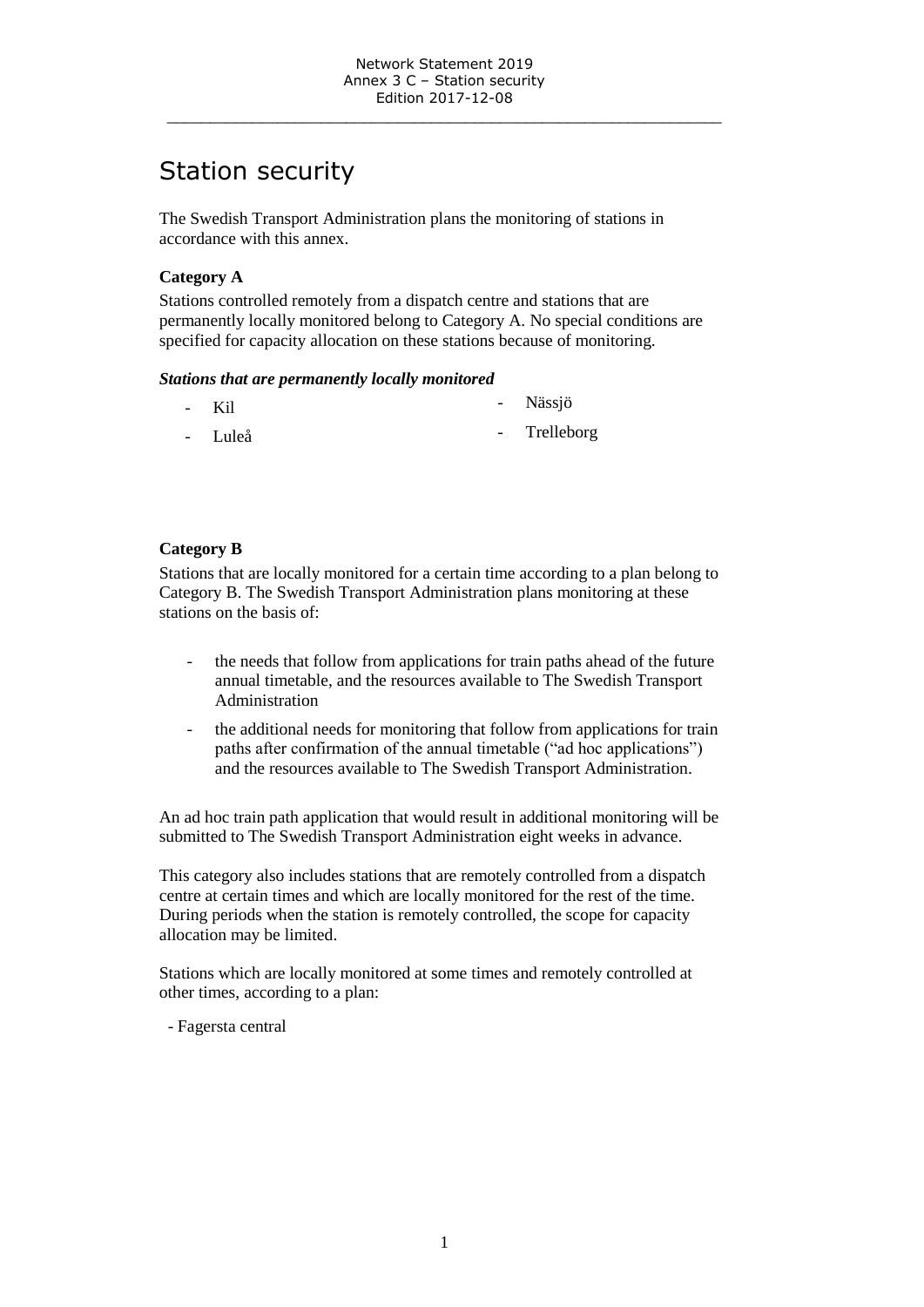\_\_\_\_\_\_\_\_\_\_\_\_\_\_\_\_\_\_\_\_\_\_\_\_\_\_\_\_\_\_\_\_\_\_\_\_\_\_\_\_\_\_\_\_\_\_\_\_\_\_\_\_\_\_\_\_\_\_\_\_\_\_\_\_\_

# **Stations which are locally monitored at some times, according to a plan:**

- Bengtsfors
- Berga
- Blomstermåla
- Bofors
- Borås
- Bäckebron
- Dingle
- Eksjö
- Forshem
- Fristad
- Hjältevad
- Hultsfred
- Kisa
- Landeryd
- Lidköping
- Ljung
- Lycksele
- Mariestad
- Mora
- Munkedal
- Mönsterås
- Mörlunda
- Nykroppa (fjärrstyrs från Daglösen)
- Olofström
- Oskarshamn
- Rottneros
- Skene
- Smedjebacken
- Smålandstenar
- Storfors
- Strömstad
- Sunne
- Tanum
- Torsby
- Torup
- Veddige
- Vetlanda
- Vimmerby
- Viskafors
- Värnamo